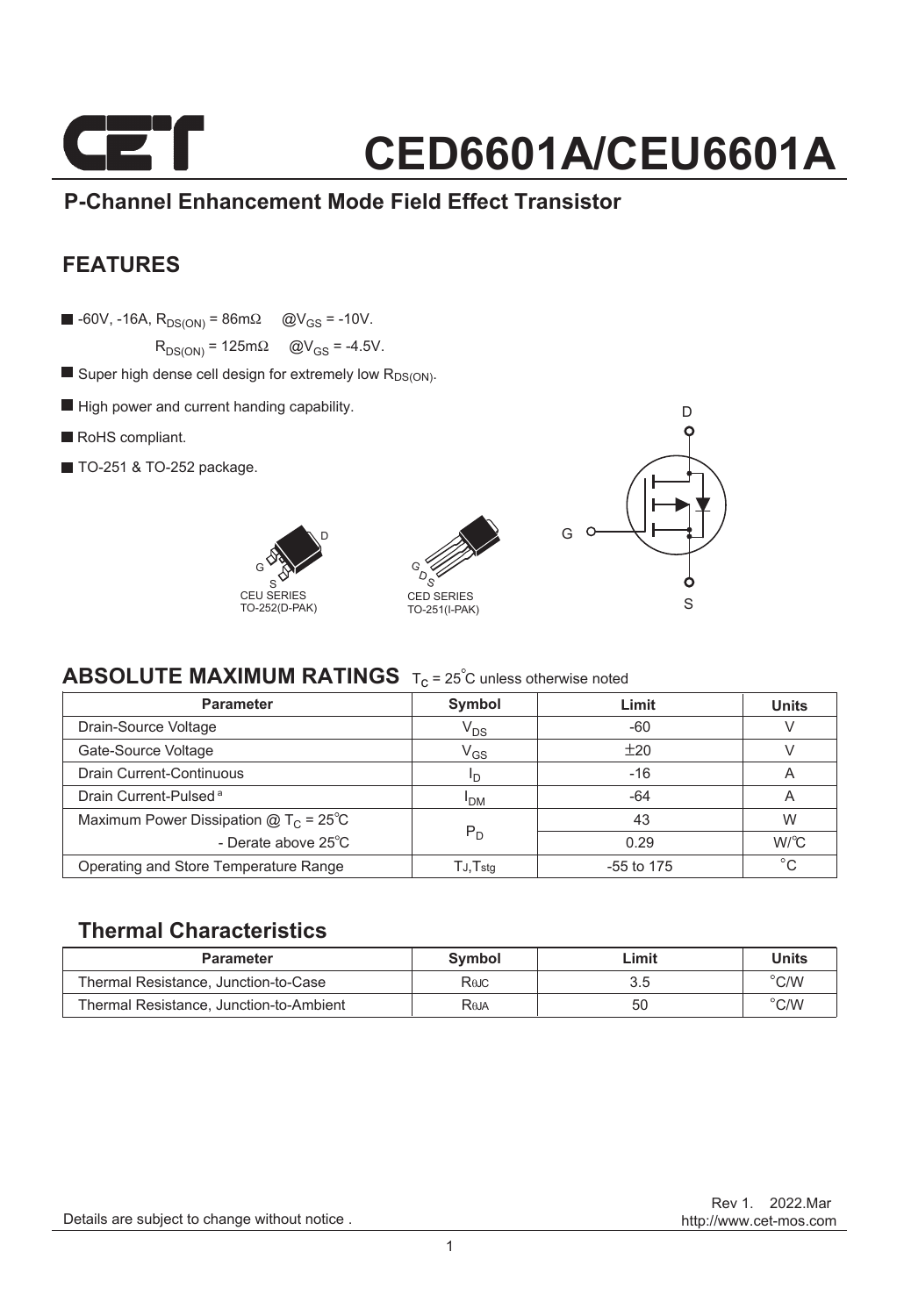

### **Electrical Characteristics**  $T_c = 25^\circ C$  unless otherwise noted

| <b>Parameter</b>                                              | Symbol                                                                | <b>Test Condition</b>                                                           | Min   | Typ  | <b>Max</b> | <b>Units</b> |  |  |  |  |
|---------------------------------------------------------------|-----------------------------------------------------------------------|---------------------------------------------------------------------------------|-------|------|------------|--------------|--|--|--|--|
| <b>Off Characteristics</b>                                    |                                                                       |                                                                                 |       |      |            |              |  |  |  |  |
| Drain-Source Breakdown Voltage                                | <b>BV<sub>DSS</sub></b>                                               | $V_{GS} = 0V$ , $I_D = -250 \mu A$                                              | $-60$ |      |            | $\vee$       |  |  |  |  |
| Zero Gate Voltage Drain Current                               | $I_{DSS}$                                                             | $V_{DS}$ = -60V, $V_{GS}$ = 0V                                                  |       |      | $-1$       | μA           |  |  |  |  |
| Gate Body Leakage Current, Forward                            | <b>I</b> GSSF                                                         | $V_{GS} = 20V, V_{DS} = 0V$                                                     |       |      | 100        | nA           |  |  |  |  |
| Gate Body Leakage Current, Reverse                            | <b>IGSSR</b>                                                          | $V_{GS}$ = -20V, $V_{DS}$ = 0V                                                  |       |      | $-100$     | nA           |  |  |  |  |
| On Characteristics <sup>b</sup>                               |                                                                       |                                                                                 |       |      |            |              |  |  |  |  |
| Gate Threshold Voltage                                        | $V_{GS(th)}$                                                          | $V_{GS} = V_{DS}$ , $I_D = -250 \mu A$                                          | $-1$  |      | $-3$       | $\vee$       |  |  |  |  |
| <b>Static Drain-Source</b>                                    |                                                                       | $V_{GS}$ = -10V, $I_D$ = -8A                                                    |       | 65   | 86         | $m\Omega$    |  |  |  |  |
| On-Resistance                                                 | $R_{DS(on)}$                                                          | $V_{GS}$ = -4.5V, $I_D$ = -6A                                                   |       | 75   | 125        | $m\Omega$    |  |  |  |  |
| Dynamic Characteristics <sup>c</sup>                          |                                                                       |                                                                                 |       |      |            |              |  |  |  |  |
| Input Capacitance                                             | $C_{i \underline{s} \underline{s}}$                                   |                                                                                 |       | 1080 |            | pF           |  |  |  |  |
| <b>Output Capacitance</b>                                     | $\text{C}_{\text{oss}}$                                               | $V_{DS}$ = -30V, $V_{GS}$ = 0V,<br>$f = 10$ MHz                                 |       | 75   |            | pF           |  |  |  |  |
| Reverse Transfer Capacitance                                  | $\mathsf{C}_{\mathsf{r}\underline{\mathsf{s}}\underline{\mathsf{s}}}$ |                                                                                 |       | 50   |            | pF           |  |  |  |  |
| Switching Characteristics <sup>c</sup>                        |                                                                       |                                                                                 |       |      |            |              |  |  |  |  |
| Turn-On Delay Time                                            | $t_{d(0n)}$                                                           |                                                                                 |       | 13   |            | ns           |  |  |  |  |
| Turn-On Rise Time                                             | t,                                                                    | $V_{DD}$ = -30V, $I_D$ = -1A,<br>$V_{GS}$ = -10V, R <sub>GEN</sub> = 6 $\Omega$ |       | 4    |            | ns           |  |  |  |  |
| Turn-Off Delay Time                                           | $t_{d(off)}$                                                          |                                                                                 |       | 118  |            | ns           |  |  |  |  |
| <b>Turn-Off Fall Time</b>                                     | t <sub>f</sub>                                                        |                                                                                 |       | 30   |            | ns           |  |  |  |  |
| <b>Total Gate Charge</b>                                      | $Q_q$                                                                 |                                                                                 |       | 25   |            | nC           |  |  |  |  |
| Gate-Source Charge                                            | $\mathsf{Q}_{\underline{\mathsf{gs}}}$                                | $V_{DS}$ = -30V, $I_D$ = -3.5A,<br>$V_{GS}$ = -10V                              |       | 3    |            | nC           |  |  |  |  |
| Gate-Drain Charge                                             | $\mathsf{Q}_{\mathsf{gd}}$                                            |                                                                                 |       | 4    |            | nC           |  |  |  |  |
| <b>Drain-Source Diode Characteristics and Maximun Ratings</b> |                                                                       |                                                                                 |       |      |            |              |  |  |  |  |
| Drain-Source Diode Forward Current                            | $I_{\rm S}$                                                           |                                                                                 |       |      | $-16$      | A            |  |  |  |  |
| Drain-Source Diode Forward Voltage b                          | $V_{SD}$                                                              | $V_{gs} = 0V$ , $I_s = -16A$                                                    |       |      | $-1.2$     | V            |  |  |  |  |

**Notes :**

a.Repetitive Rating : Pulse width limited by maximum junction temperature.<br>b.Pulse Test : Pulse Width ≤ 300µs, Duty Cycle ≤ 2%.<br>c.Guaranteed by design, not subject to production testing.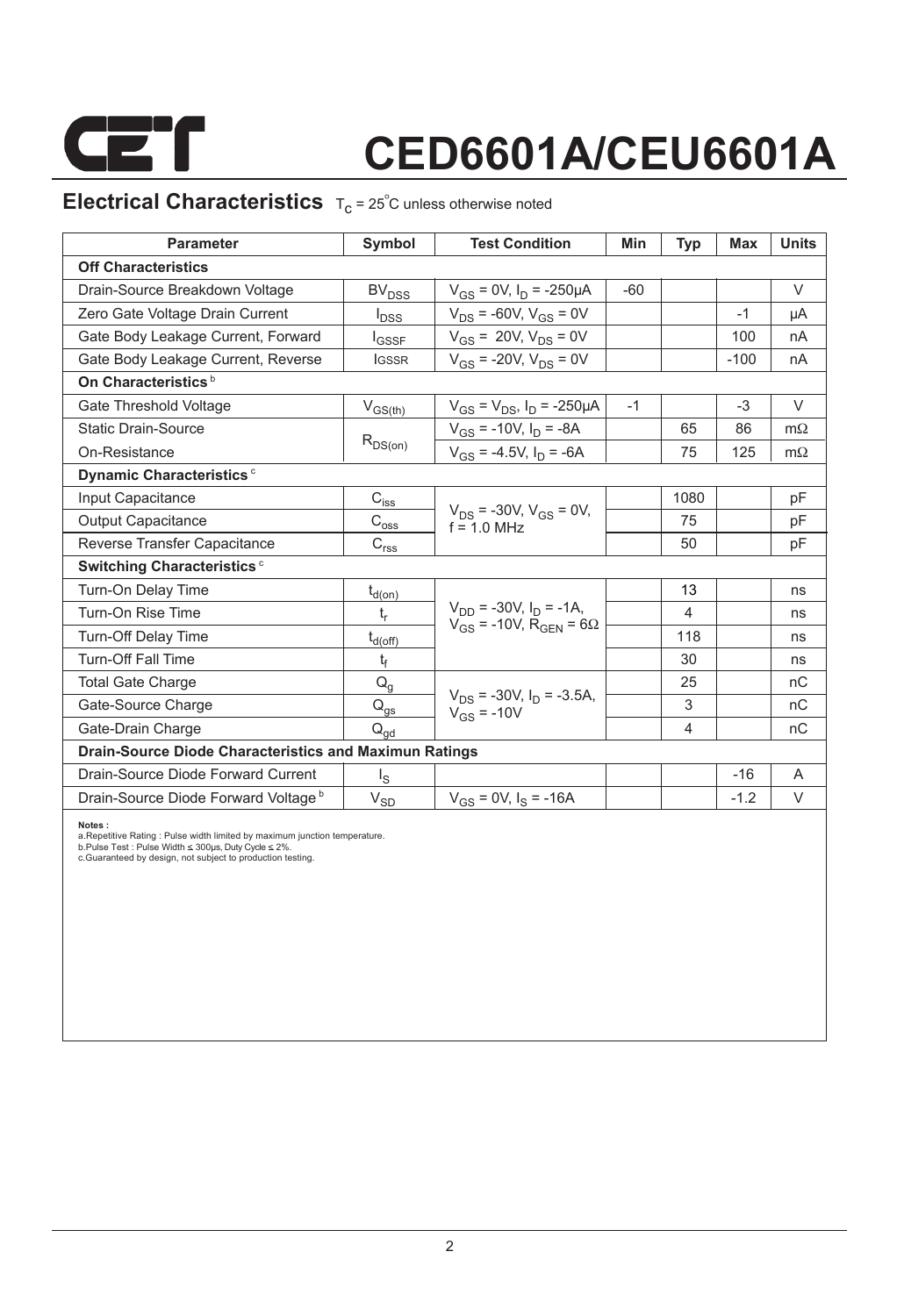



#### **Figure 1. Output Characteristics**



**Figure 3. Capacitance**



**Figure 5. Gate Threshold Variation with Temperature**



**Figure 2. Transfer Characteristics**



**Figure 4. On-Resistance Variation with Temperature**



**Figure 6. Body Diode Forward Voltage Variation with Source Current**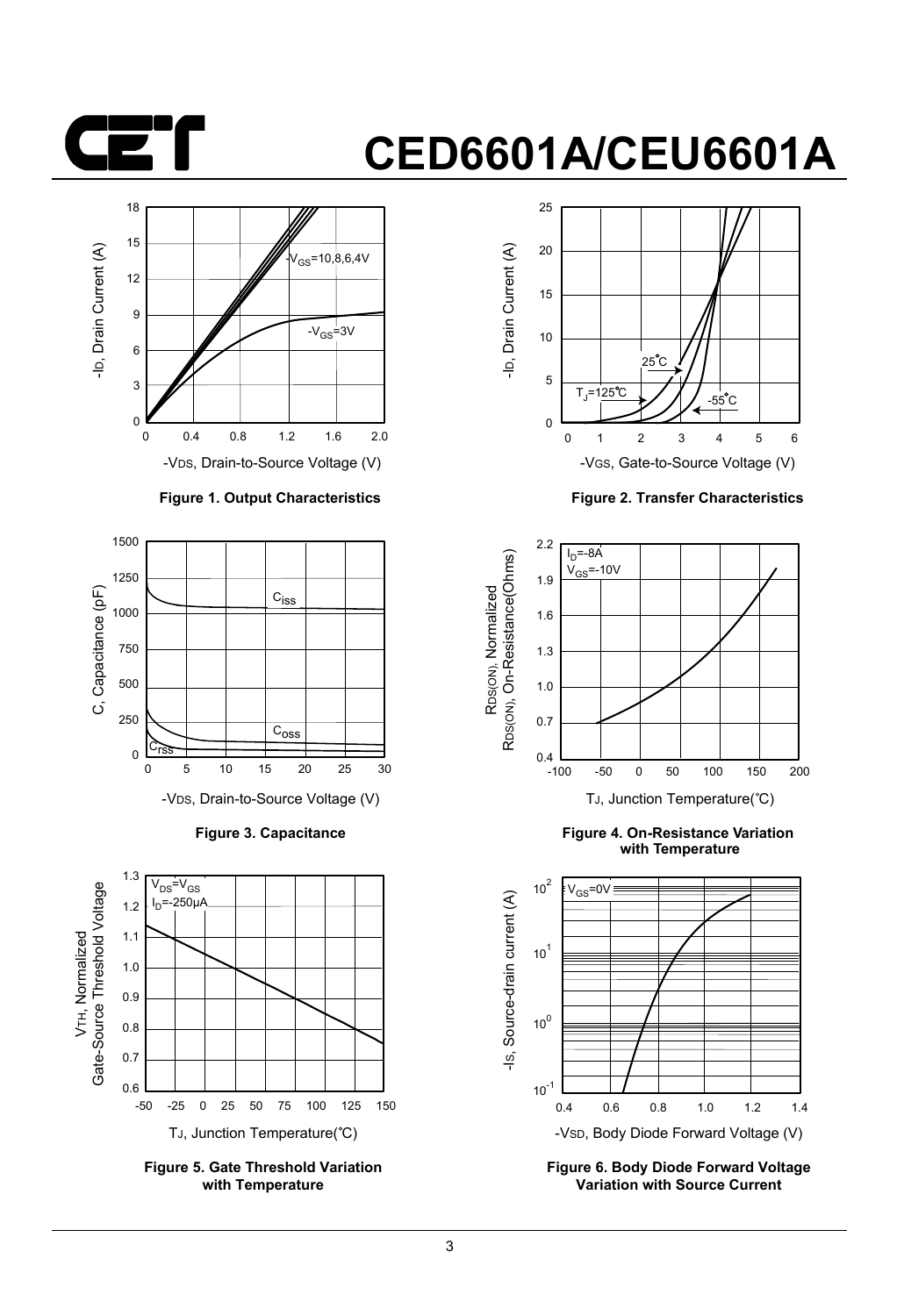



**Figure 7. Gate Charge**



**Figure 9. Breakdown Voltage Variation VS Temperature**





**Figure 8. Maximum Safe Operating Area**